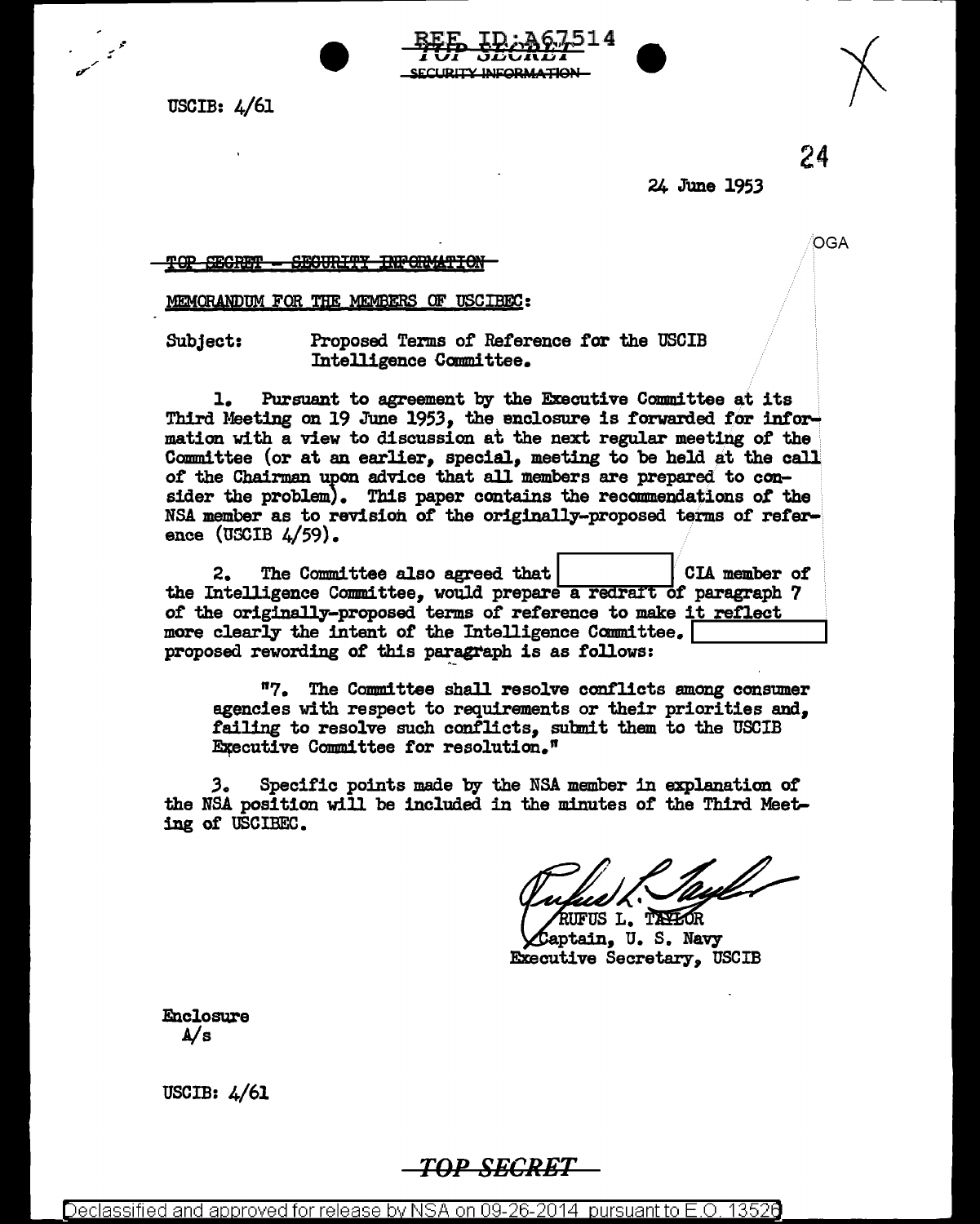

#### TOP SECRET = SECURITY INFORMATION

PROPOSED USCIB DIRECTIVE NUMBER (CIBD # 1999) PURPOSE, MISSION, COMPOSITION, AND FUNCTIONS OF THE USCIB INTELLIGENCE COMMITTEE (USCIBINTCOM)

#### **PURPOSE**

1. To assist the United States Communications Intelligence Board (USCIB) and the USCIB Executive Committee (USCIBEC) in the discharge of their prescribed duties and responsibilities, there is hereby established the United States Communications Intelligence Board Intelligence Committee (USCIBINTCOM), whose terms of reference are set forth herein.

#### MISSION

2. To advise USCIB and the Executive Committee on intelligence matters, including the preparation of intelligence requirements and the priorities thereof.

3. Te advise the USGIB Excentive Committee en intelligence requirements and their prierities. Te establich and ferward te the Director of NSA detailed information requirements needed to fulfill the intelligence requirements established by the Executive Committee. To serve as a standing group for USCIB and USCIBEC to consider other intelligence matters of common interest for which USCIB is responsible, and to make recommendations on all such matters, as appropriate.

4. To furnich guidance to assist the Director, NSA, on in the implementation interpretation of intelligence requirements placed upon the National Security Agency.

## *TOP SECRET*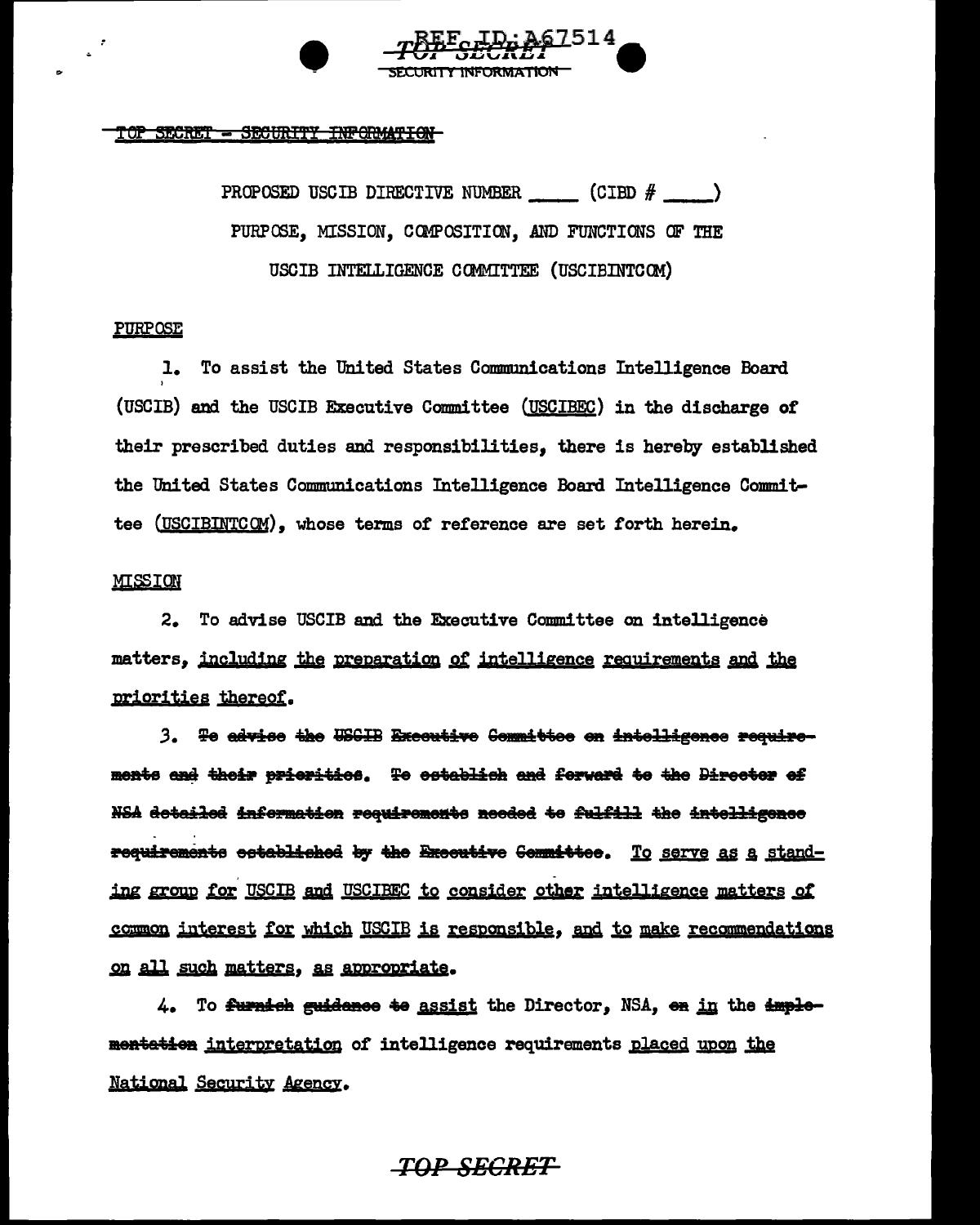TOP SECRET - SECURITY INFORMATION

### COMPOSITION

5. The Intelligence Committee shall be composed of one representative and an alternate from each of the member departments and agencies of USCIB. to be decignated by the incumbent USGIB member. In the absence of the regular member. an alternate with plenary power will attend. A permanent nonvoting Chairman of the Intelligence Committee shall be neminated appointed from among the personnel assigned to the executive secretariat by the Executive Secretary, USCIB, and approved by with the approval of the Executive Committee.

6. The Committee shall consider the intelligence requirements of each USCIB member and present those requirements in priority order to the Executive Committee.

7. The <del>Committee chall identify</del> conflicts among requirements arising from <del>limitations</del> in evailable collection and production facilities. and <del>resolve these conflicts</del>, er, fa<del>iling to</del> de se, submit them to the <del>USCIB</del> Executive Cemmittee fer resolutien.

8. The Gemmittee will assess NSA sublications in order too

a. Apprise the Executive Committee and the Director of NSA as te the degree these publications fulfill USGIB intelligence requiremente, and

b. Provide guidance te the Director, NSA-on the method of presentation of NSAle preduct.

<u>7. The Committee will insure the continuous assessment of NSA end-</u> product publications from the standpoint of content and form in order to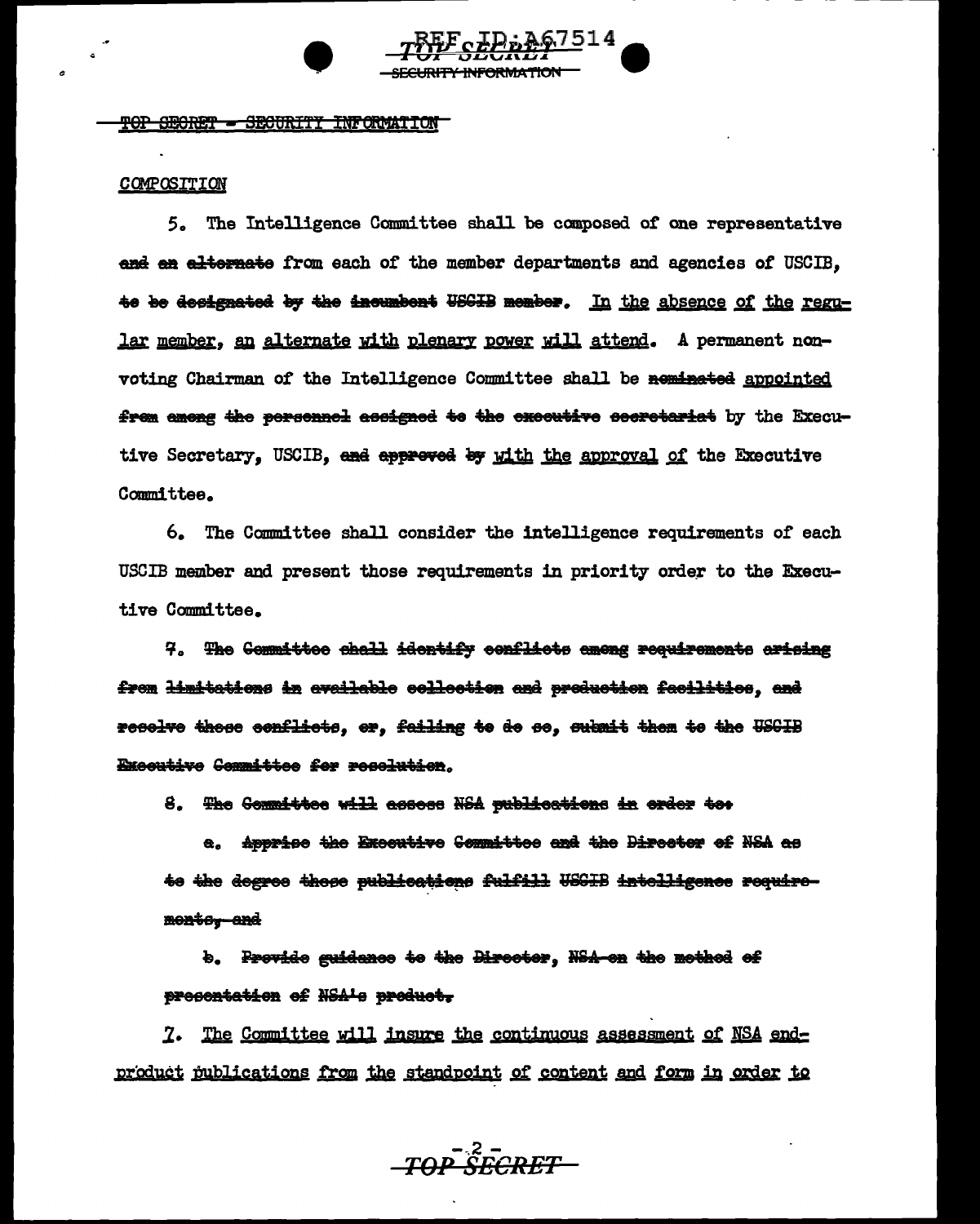#### - SECURITY INFORMATION <del>TOP SECRET</del>

apprise the Executive Committee as to the degree these publications fulfill USCIB intelligence requirements.

9. The <del>Intolligence Committee</del> shall serve as a standing group for USGIB and USGIBEG to consider ether intelligence matters of common interest fer which USGIB is responsible, and make recommendations on all such mattors. Such recommendations shall be forwarded to the Exceutive Committee fer astion unless specifically directed otherwise by USGIB.  $\underline{3}_{\circ}$   $\pm\theta_{\circ}$  It shall be  $\pm\text{he}$  a function of the NSA representative member to

advise the Committee concerning:

The NSA current and long range capabilities with respect to  $a<sub>n</sub>$ the collection and production of information on specific USCIB communications intelligence requirements, including the relative expenditure of effort involved, and

b. The requirements of NSA for documents, studies, and other information prepared by the intelligence departments or agencies, which support its technical operations. PROCEDURES

 $9. \; 2. \;$ The Intelligence Committee shall meet regularly at the call of the Chairman. A special meeting may be called if, in the opinion of the Chairman or any member of the Committee, circumstances warrant such action. 10. 12. An agenda shall be prepared and distributed by the Chairman in advance of each regular meeting. Any member of the Intelligence Committee may place an item on the agenda by notifying the Chairman in writing, or by introducing the item at a meeting with the concurrence of all members. Items may also be placed on the agenda by the Chairman.

# **TOP SECRET**